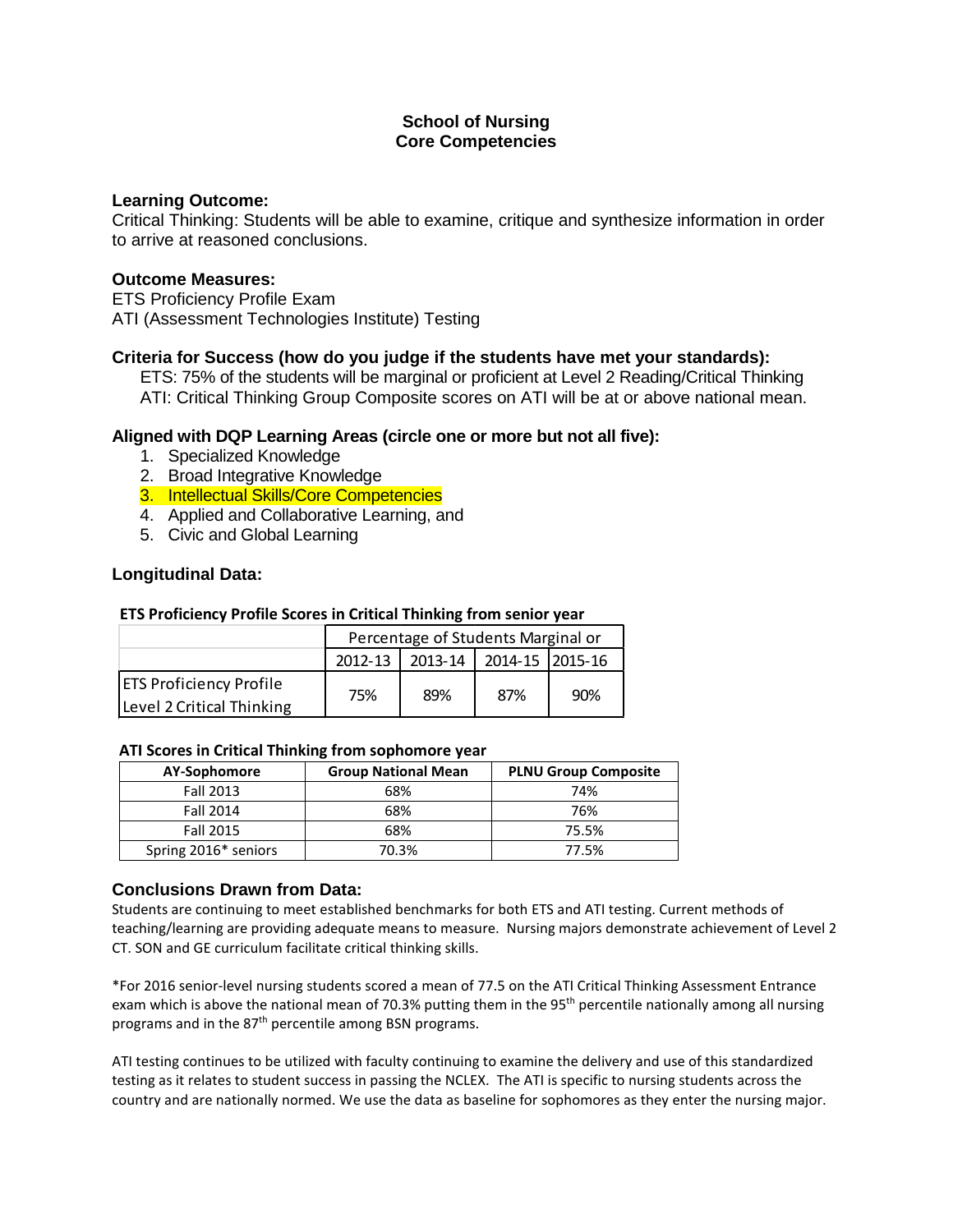Any student who falls below the national norm is individually counseled regarding study habits, time management and prioritization.

There are seven components included in the critical thinking test: Critical Thinking, Analysis, Evaluation, Explanation, Inference, Interpretation and Self-regulation. PLNU Sophomores typically score below the national mean in Inference. Broadly, this is the ability to draw conclusions on evidence, to differentiate between conclusions…to identify knowledge gaps or needs. It wouldn't be expected that a sophomore would score at mean upon entrance to the major.

#### **Changes to be Made Based on Data:**

Continue to monitor.

#### **Rubric Used**

No rubric. We use the ETS Proficiency Profile and ATI results.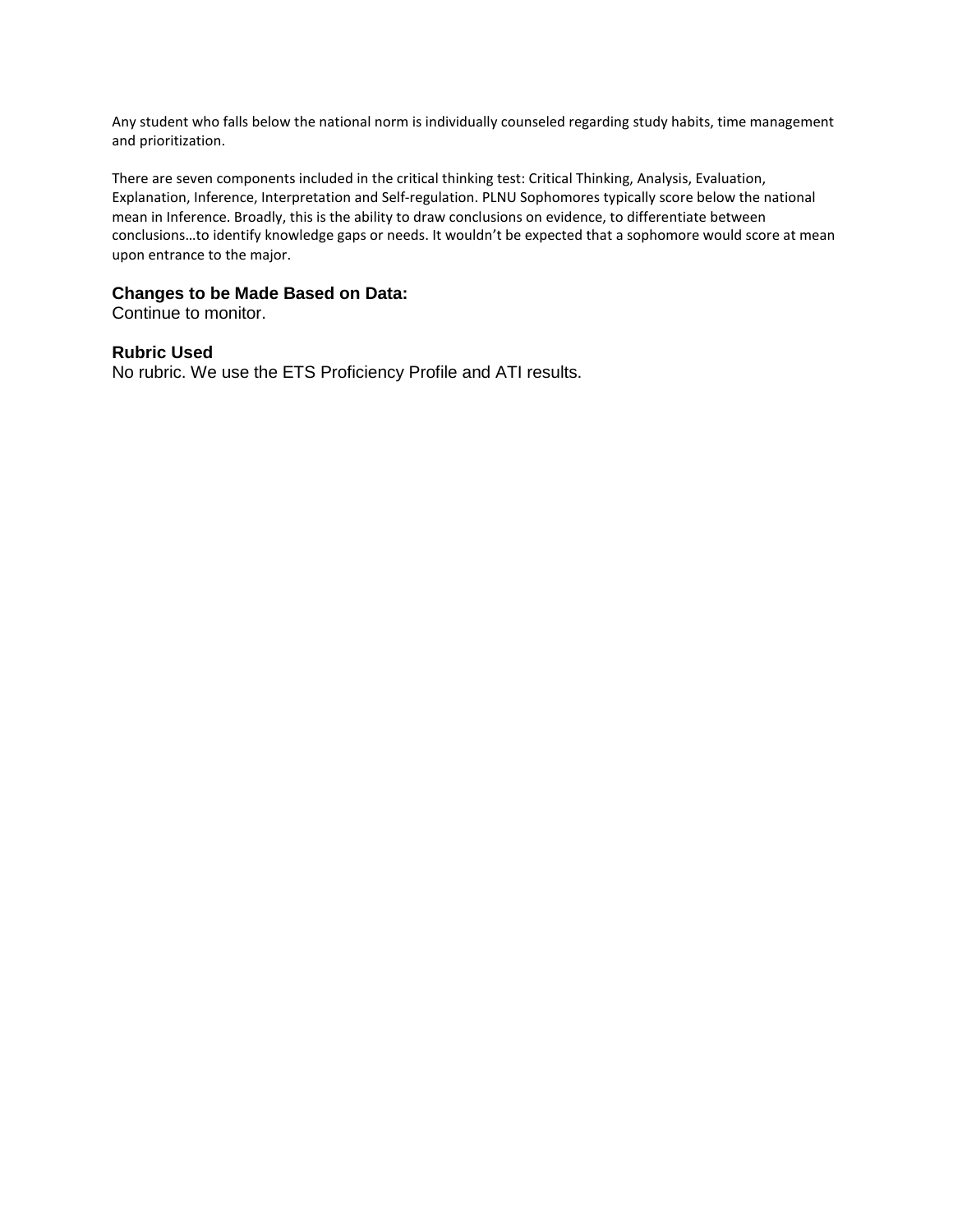#### **Learning Outcome:**

Written: Students will be able to effectively express ideas and information to others through written communication.

#### **Outcome Measure:**

ETS Proficiency Profile Exam

## **Criteria for Success (how do you judge if the students have met your standards):**

75% of the students will be marginal or proficient at Level 2 Writing

## **Aligned with DQP Learning Areas (circle one or more but not all five):**

- 1. Specialized Knowledge
- 2. Broad Integrative Knowledge
- 3. Intellectual Skills/Core Competencies
- 4. Applied and Collaborative Learning, and
- 5. Civic and Global Learning

## **Longitudinal Data:**

|                                | Percentage at Marginal or Proficient     |     |     |     |  |
|--------------------------------|------------------------------------------|-----|-----|-----|--|
|                                | 2013-14 2014-15<br>2012-13<br>$12015-16$ |     |     |     |  |
| <b>ETS Proficiency Profile</b> | 78%                                      | 82% | 85% | 94% |  |
| Level 2 Writing                |                                          |     |     |     |  |

## **Conclusions Drawn from Data:**

Writing can be a challenge demonstrated by 3 out of 4 years <85%. SON Curriculum Committee evaluating writing assignments and incorporating rubrics across the program.

## **Changes to be Made Based on Data:**

Continue to monitor.

#### **Rubric Used**

No rubric. We use the ETS Proficiency Profile test results.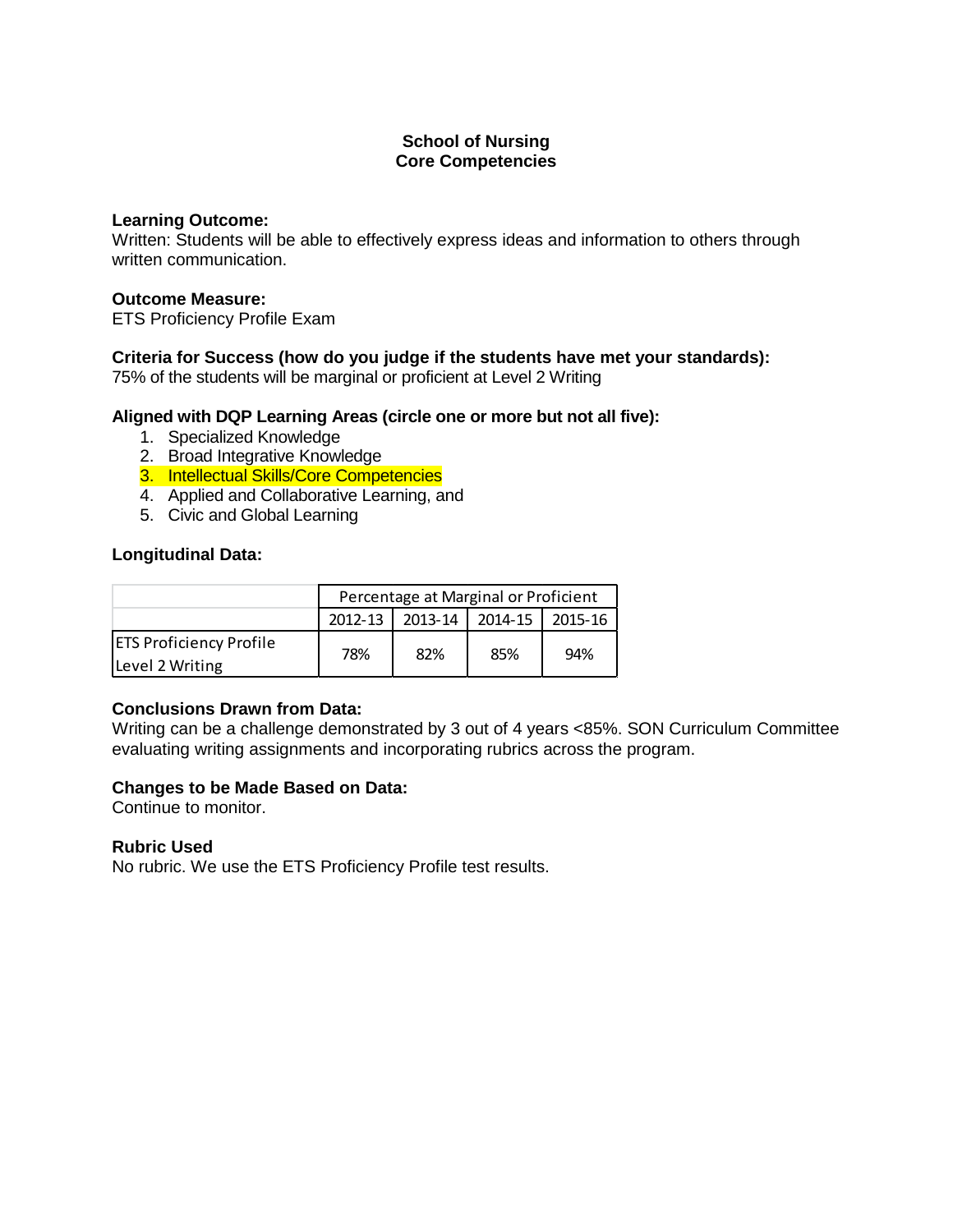#### **Learning Outcome:**

Quantitative Reasoning: Students will be able to solve problems that are quantitative in nature.

#### **Outcome Measure:**

ETS Proficiency Profile Exam

#### **Criteria for Success (how do you judge if the students have met your standards):**

75% of the students will be marginal or proficient at Level 2 Mathematics

#### **Aligned with DQP Learning Areas (circle one or more but not all five):**

- 1. Specialized Knowledge
- 2. Broad Integrative Knowledge
- 3. Intellectual Skills/Core Competencies
- 4. Applied and Collaborative Learning, and
- 5. Civic and Global Learning

#### **Longitudinal Data:**

|                                | Percentage at Marginal or Proficient  |     |     |     |  |
|--------------------------------|---------------------------------------|-----|-----|-----|--|
|                                | 2012-13   2013-14   2014-15   2015-16 |     |     |     |  |
| <b>ETS Proficiency Profile</b> | 69%                                   | 85% | 75% | 90% |  |
| <b>ILevel 2 Mathematics</b>    |                                       |     |     |     |  |

#### **Conclusions Drawn from Data:**

Significant fluctuation across time. All SON tests include math problems.

#### **Changes to be Made Based on Data:**

Continue to monitor.

#### **Rubric Used**

No rubric. We use the ETS Proficiency Profile test results.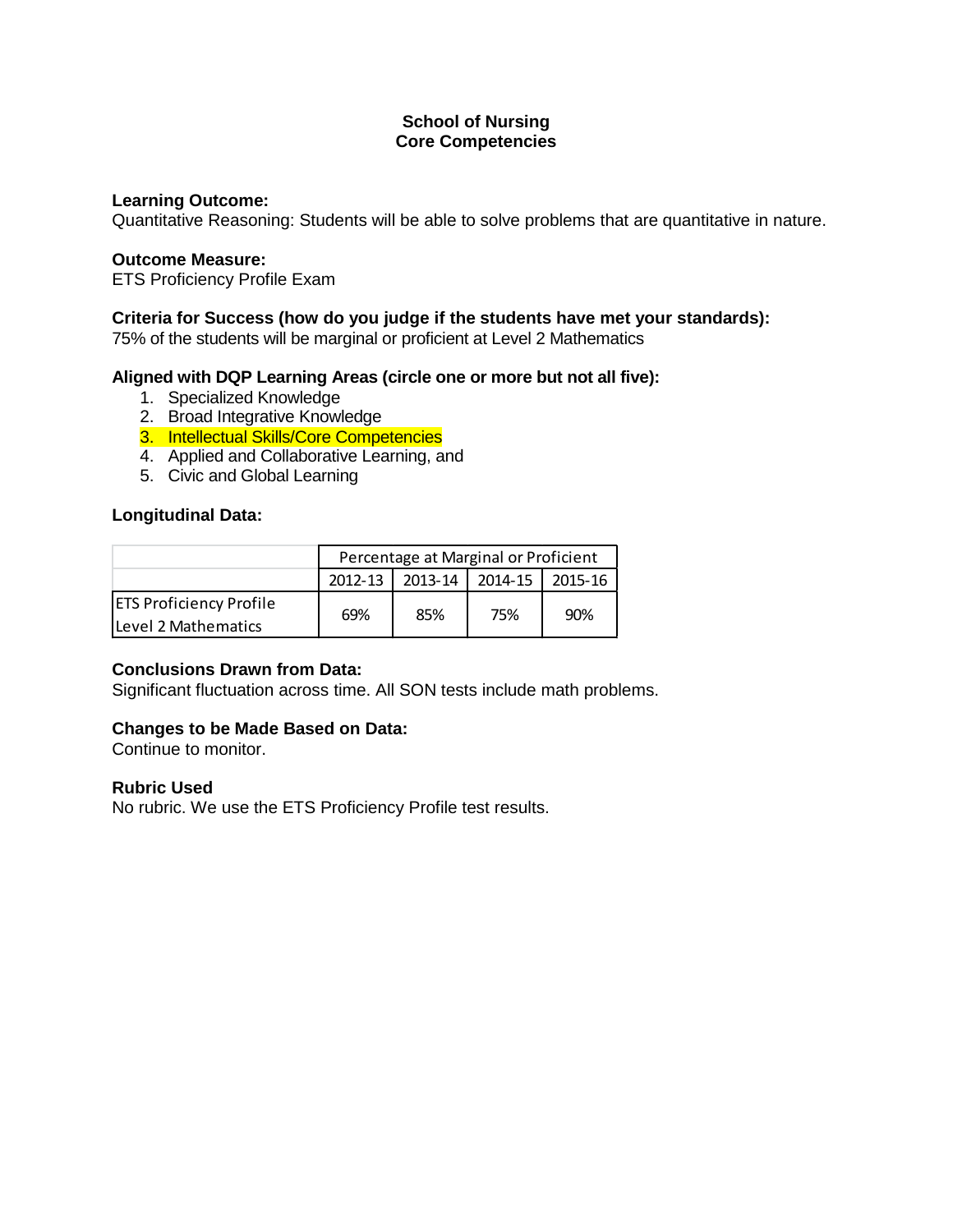#### **Learning Outcome:**

Information Literacy: Student will be able to identify, locate, evaluate and effectively and responsibly use and cite information for the task at hand.

#### **Outcome Measure:**

#### **NSG 480: Learning Activity #3: Creative Project Revisited**

Students will revisit their purpose and choice of the creative project completed during pre-nursing to reflect on how this project influenced or shaped their ideas for professional nursing practice. (WC, OC, IL, CT and 480 Creative Rubric)

## **Criteria for Success (how do you judge if the students have met your standards):**

Students will score a minimum of 2.75 on a 4.0-point scale

#### **Aligned with DQP Learning Areas (circle one or more but not all five):**

- 1. Specialized Knowledge
- 2. Broad Integrative Knowledge
- 3. Intellectual Skills/Core Competencies
- 4. Applied and Collaborative Learning, and
- 5. Civic and Global Learning

#### **Longitudinal Data:**

| Course         | <b>Semester</b>         | N  | <b>Determine</b><br>extent of<br><b>information</b><br>needed | <b>Access the</b><br>needed<br><b>information</b> | <b>Evaluate</b><br>information<br>and its sources<br>critically | <b>Use</b><br>information<br>effectively | <b>Access and use</b><br>information<br>ethically and<br>legally | Total |
|----------------|-------------------------|----|---------------------------------------------------------------|---------------------------------------------------|-----------------------------------------------------------------|------------------------------------------|------------------------------------------------------------------|-------|
| <b>NSG 480</b> | <b>Fall 2014</b>        | 33 | 3.45                                                          | 3.48                                              | 3.79                                                            | 3.70                                     | 3.85                                                             | 3.65  |
|                | NSG 480 Spring 2016* -- |    | --                                                            | --                                                | --                                                              | --                                       |                                                                  | --    |

#### **Conclusions Drawn from Data:**

According to the 2014-2015 report: "Students are meeting established benchmarks for both AAC&U rubric. Current methods of teaching/learning are providing adequate means to measure."

Larry Rankin's additional comments: "In 2016, a random sample of 20 students' work was assessed and this criteria for success was met and exceeded with more than 75% of students scoring 3 or above on the 4-point Critical Thinking, Information Literacy, Oral and Written Communication Rubric. 100% of the students scored 4 in expressing quantitative evidence in support of the argument or purpose of the work. Additionally, 75% scored 4 in the area of ability to explain information presented in mathematical forms such as tables and words."

## **Changes to be Made Based on Data:**

Continue to monitor.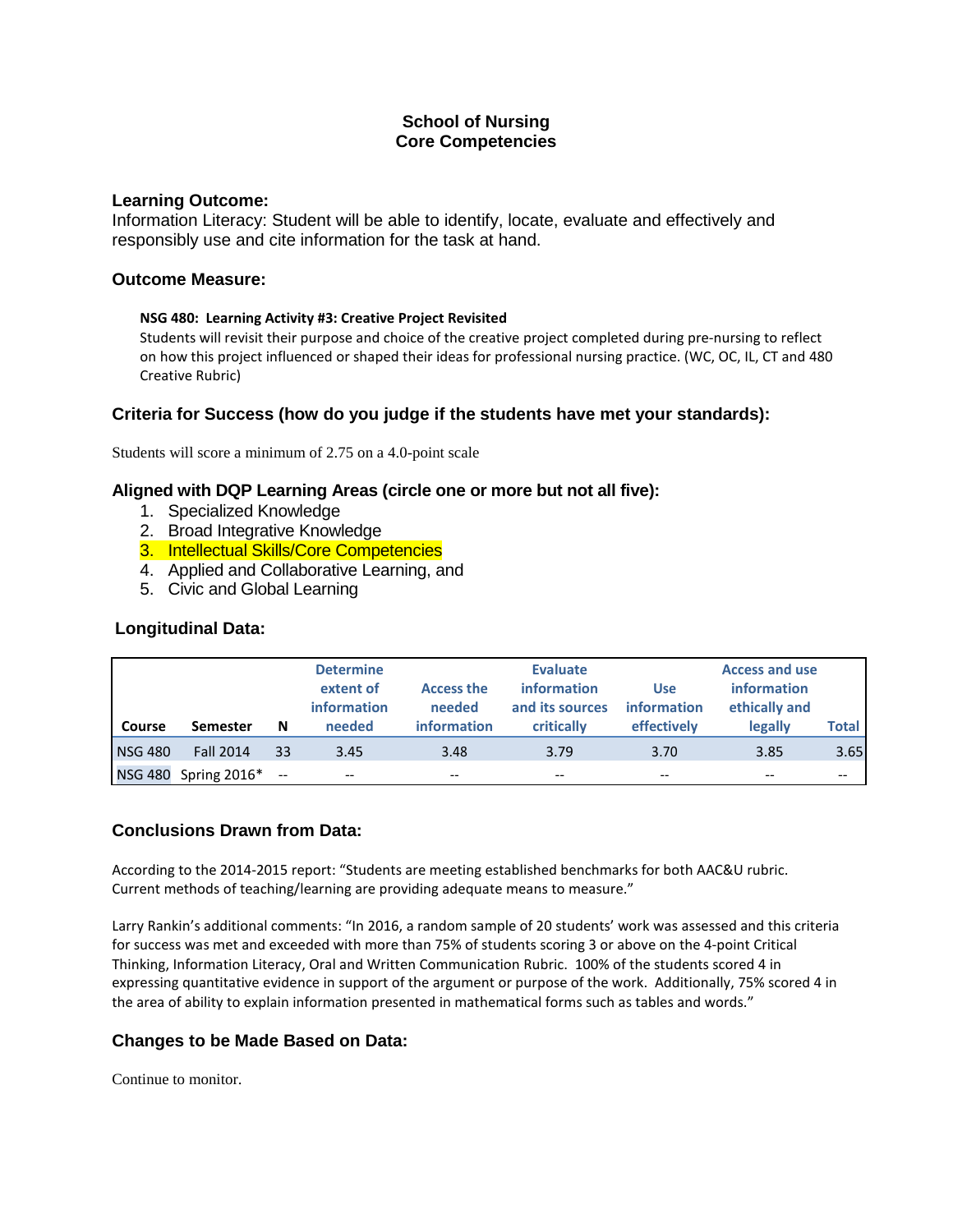# **Rubric Used:** AAC&U Information Literacy Value Rubric

#### **INFORMATION LITERACY VALUE RUBRIC**

*for more information, please contact value@aacu.org*

**Definition:** The ability to know when there is a need for information, to be able to identify, locate, evaluate, and effectively and responsibly use and share that information for the problem at hand. - The National Forum on Information Literacy (*Evaluators are encouraged to assign a zero to any work sample or collection of work that does not meet benchmark (cell one) level performance.)*

|                                                                                                                                                                                           | Capstone (4)                                                                                                                                                                                                                                                                                                                                                                                                                                                                            | Milestones (3)                                                                                                                                                                                                                                                                                                                                                                                                                                                                                      | Milestones (2)                                                                                                                                                                                                                                                                                                                                                                                                                                                                                    | Benchmark (1)                                                                                                                                                                                                                                                                                                                                                                                                                                                                                     |
|-------------------------------------------------------------------------------------------------------------------------------------------------------------------------------------------|-----------------------------------------------------------------------------------------------------------------------------------------------------------------------------------------------------------------------------------------------------------------------------------------------------------------------------------------------------------------------------------------------------------------------------------------------------------------------------------------|-----------------------------------------------------------------------------------------------------------------------------------------------------------------------------------------------------------------------------------------------------------------------------------------------------------------------------------------------------------------------------------------------------------------------------------------------------------------------------------------------------|---------------------------------------------------------------------------------------------------------------------------------------------------------------------------------------------------------------------------------------------------------------------------------------------------------------------------------------------------------------------------------------------------------------------------------------------------------------------------------------------------|---------------------------------------------------------------------------------------------------------------------------------------------------------------------------------------------------------------------------------------------------------------------------------------------------------------------------------------------------------------------------------------------------------------------------------------------------------------------------------------------------|
| Determine the<br><b>Extent of</b><br><b>Information</b><br>Needed                                                                                                                         | Effectively defines the scope of<br>the research question or thesis.<br>Effectively determines key<br>concepts. Types of information<br>(sources) selected directly relate<br>to concepts or answer research<br>question.                                                                                                                                                                                                                                                               | Defines the scope of the<br>research question or thesis<br>completely. Can determine<br>key concepts. Types of<br>information (sources)<br>selected relate to concepts<br>or answer research<br>question.                                                                                                                                                                                                                                                                                           | Defines the scope of the<br>research question or thesis<br>incompletely (parts are<br>missing, remains too broad<br>or too narrow, etc.). Can<br>determine key concepts.<br>Types of information<br>(sources) selected partially<br>relate to concepts or<br>answer research question.                                                                                                                                                                                                            | Has difficulty defining the<br>scope of the research<br>question or thesis. Has<br>difficulty determining key<br>concepts. Types of<br>information (sources)<br>selected do not relate to<br>concepts or answer<br>research question.                                                                                                                                                                                                                                                             |
| <b>Access the Needed</b><br><b>Information</b>                                                                                                                                            | Accesses information using<br>effective, well-designed search<br>strategies and most appropriate<br>information sources.                                                                                                                                                                                                                                                                                                                                                                | Accesses information using<br>variety of search strategies<br>and some relevant<br>information sources.<br>Demonstrates ability to<br>refine search.                                                                                                                                                                                                                                                                                                                                                | Accesses information using<br>simple search strategies,<br>retrieves information from<br>limited and similar sources.                                                                                                                                                                                                                                                                                                                                                                             | Accesses information<br>randomly, retrieves<br>information that lacks<br>relevance and quality.                                                                                                                                                                                                                                                                                                                                                                                                   |
| <b>Evaluate</b><br><b>Information and its</b><br><b>Sources Critically*</b><br>*Corrected<br>Dimension 3:<br>Evaluate<br>Information and its<br>Sources Critically in<br><b>July 2013</b> | Chooses a variety of information<br>sources appropriate to the scope<br>and discipline of the research<br>question. Selects sources after<br>considering the importance (to the<br>researched topic) of the multiple<br>criteria used (such as relevance to<br>the research question, currency,<br>authority, audience, and bias or<br>point of view.)                                                                                                                                  | Chooses a variety of<br>information sources<br>appropriate to the scope<br>and discipline of the<br>research question. Selects<br>sources using multiple<br>criteria (such as relevance<br>to the research question,<br>currency, and<br>authority.)                                                                                                                                                                                                                                                | Chooses a variety of<br>information sources.<br>Selects sources using basic<br>criteria (such as relevance<br>to the research question<br>and<br>currency.)                                                                                                                                                                                                                                                                                                                                       | Chooses a few information<br>sources. Selects sources<br>using limited criteria (such<br>as relevance to the research<br>question.)                                                                                                                                                                                                                                                                                                                                                               |
| <b>Use Information</b><br><b>Effectively to</b><br>Accomplish a<br><b>Specific Purpose</b>                                                                                                | Communicates, organizes and<br>synthesizes information from<br>sources to fully achieve a specific<br>purpose, with clarity and depth                                                                                                                                                                                                                                                                                                                                                   | Communicates, organizes<br>and synthesizes<br>information from sources.<br>Intended purpose is<br>achieved.                                                                                                                                                                                                                                                                                                                                                                                         | Communicates and<br>organizes information from<br>sources. The information is<br>not yet synthesized, so the<br>intended purpose is not<br>fully achieved.                                                                                                                                                                                                                                                                                                                                        | Communicates information<br>from sources. The<br>information is fragmented<br>and/or used inappropriately<br>(misquoted, taken out of<br>context, or incorrectly<br>paraphrased, etc.), so the<br>intended purpose is not<br>achieved.                                                                                                                                                                                                                                                            |
| <b>Access and Use</b><br><b>Information</b><br><b>Ethically</b> and<br><b>Legally</b>                                                                                                     | Students use correctly all of the<br>following information use<br>strategies (use of citations and<br>references; choice of<br>paraphrasing, summary, or<br>quoting; using information in<br>ways that are true to original<br>context; distinguishing between<br>common knowledge and ideas<br>requiring attribution) and<br>demonstrate a full understanding<br>of the ethical and legal restrictions<br>on the use of published,<br>confidential, and/or proprietary<br>information. | Students use correctly three<br>of the following<br>information use strategies<br>(use of citations and<br>references: choice of<br>paraphrasing, summary, or<br>quoting; using information<br>in ways that are true to<br>original context;<br>distinguishing between<br>common knowledge and<br>ideas requiring attribution)<br>and demonstrates a full<br>understanding of the ethical<br>and legal restrictions on the<br>use of published,<br>confidential, and/or<br>proprietary information. | Students use correctly two<br>of the following<br>information use strategies<br>(use of citations and<br>references; choice of<br>paraphrasing, summary, or<br>quoting; using information<br>in ways that are true to<br>original context;<br>distinguishing between<br>common knowledge and<br>ideas requiring attribution)<br>and demonstrates a full<br>understanding of the ethical<br>and legal restrictions on the<br>use of published,<br>confidential, and/or<br>proprietary information. | Students use correctly one<br>of the following<br>information use strategies<br>(use of citations and<br>references; choice of<br>paraphrasing, summary, or<br>quoting; using information<br>in ways that are true to<br>original context;<br>distinguishing between<br>common knowledge and<br>ideas requiring attribution)<br>and demonstrates a full<br>understanding of the ethical<br>and legal restrictions on the<br>use of published,<br>confidential, and/or<br>proprietary information. |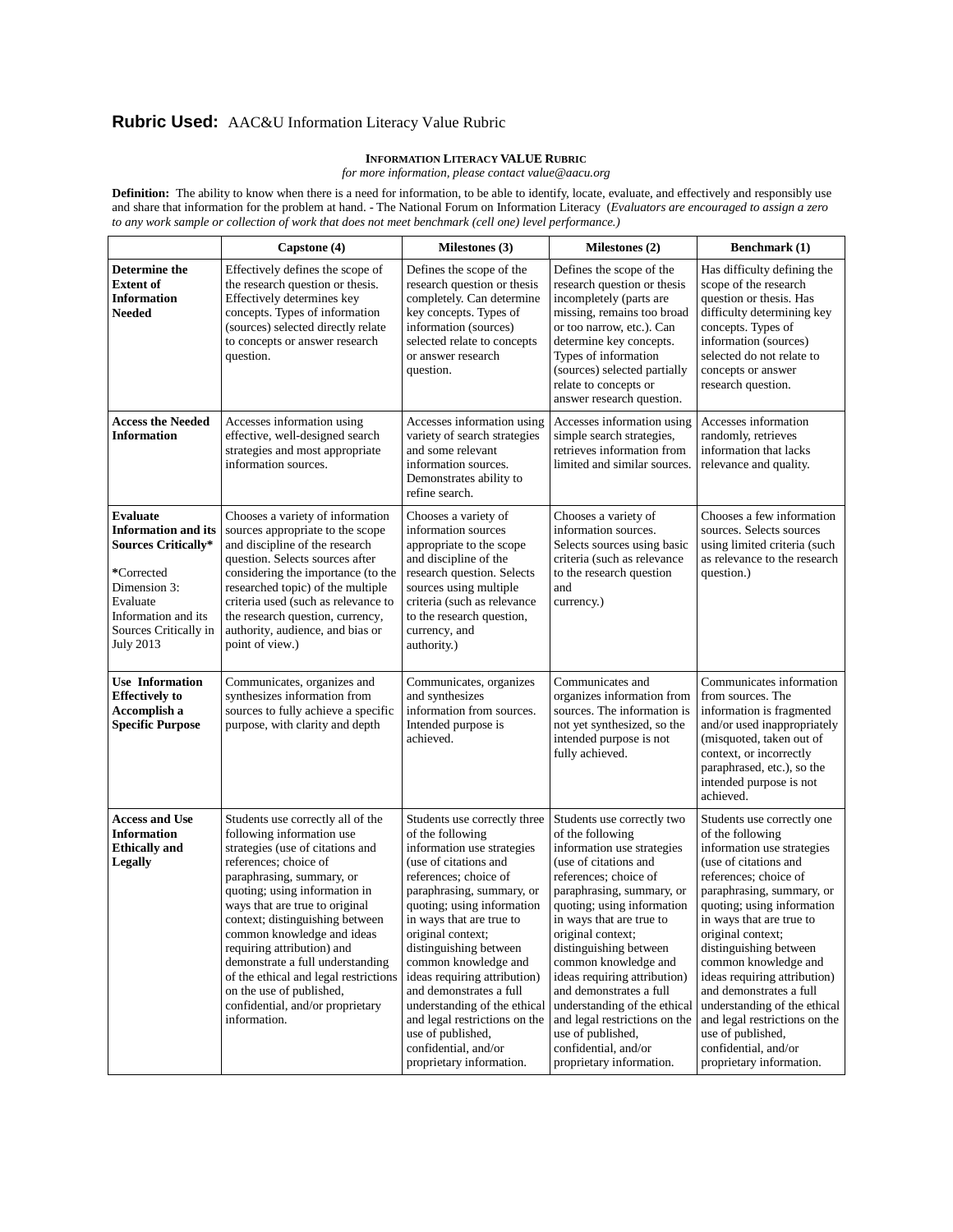#### **Learning Outcome:**

Oral Communication: Student will be able to speak about their work with precision, clarity and organization.

#### **Outcome Measure:**

#### **Learning Activity #2**: **Tell the Story Revisited**

Student will produce a 2-minute video that will include: an introduction of self, areas for growth, why you choose nursing as your vocation and a specific culminating question assigned (see course syllabus for complete assignment details). (OC, CT, NSG480 Story Revisited)

## **Criteria for Success (how do you judge if the students have met your standards):**

Students will score a minimum of 2.75 on a 4.0-point scale.

## **Aligned with DQP Learning Areas (circle one or more but not all five):**

- 1. Specialized Knowledge
- 2. Broad Integrative Knowledge
- 3. Intellectual Skills/Core Competencies
- 4. Applied and Collaborative Learning, and
- 5. Civic and Global Learning

#### **Longitudinal Data:**

|                |                  |     |                     |                   |                 | <b>Supporting</b> | <b>Central</b> |       |
|----------------|------------------|-----|---------------------|-------------------|-----------------|-------------------|----------------|-------|
| Course         | <b>Semester</b>  | N   | <b>Organization</b> | Language          | <b>Delivery</b> | <b>Material</b>   | <b>Message</b> | Total |
| <b>NSG 480</b> | <b>Fall 2014</b> | 65  | 3.60                | 3.88              | 3.98            | 3.48              | 3.86           | 3.76  |
| <b>NSG 480</b> | Spring 2015      | 35  | 3.86                | 3.80              | 3.80            | 3.74              | 3.77           | 3.79  |
| <b>NSG 480</b> | <b>Fall 2015</b> | $-$ | --                  | $\qquad \qquad -$ | $- -$           | --                | $- -$          | $- -$ |
| <b>NSG 480</b> | Spring 2016      | 20  | 3.62                | 3.75              | 3.70            | 3.86              | 3.83           | 3.75  |

#### **Conclusions Drawn from Data:**

Students are meeting established benchmark. Current methods of teaching/learning are providing adequate means to measure.

Larry Rankin's additional comments: "In 2016, a random sample of 20 students' work was assessed and this criteria for success was met and exceeded with more than 75% of students scoring 3 or above on the 4-point Critical Thinking, Information Literacy, Oral and Written Communication Rubric. 100% of the students scored 4 in expressing quantitative evidence in support of the argument or purpose of the work. Additionally, 75% scored 4 in the area of ability to explain information presented in mathematical forms such as tables and words."

#### **Changes to be Made Based on Data:**

Continue to monitor.